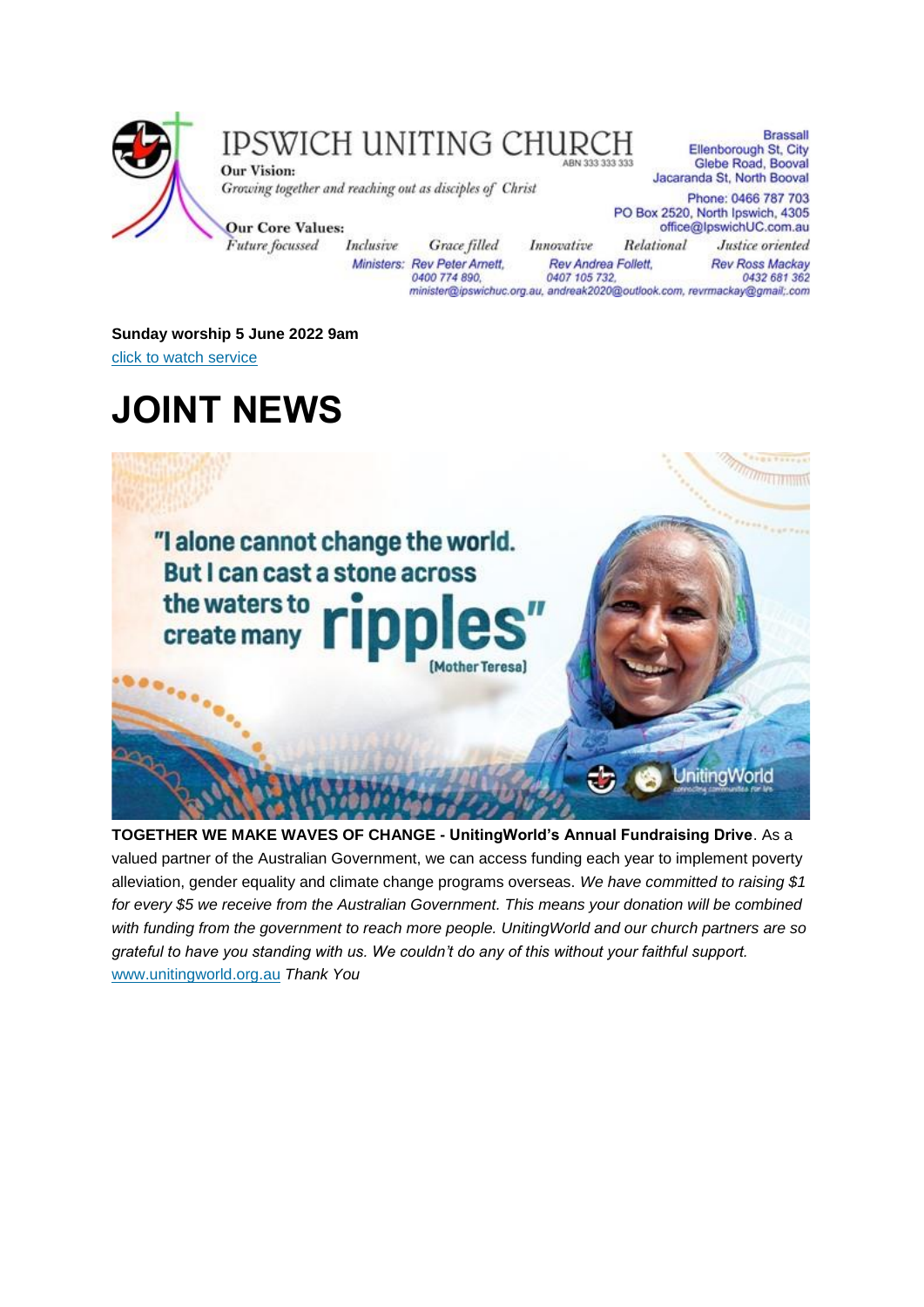

**Let's Celebrate Music** will be held in the Ellenborough St Church on Sunday 19 June at 2pm. Music from people we know and guest artists for all ages.

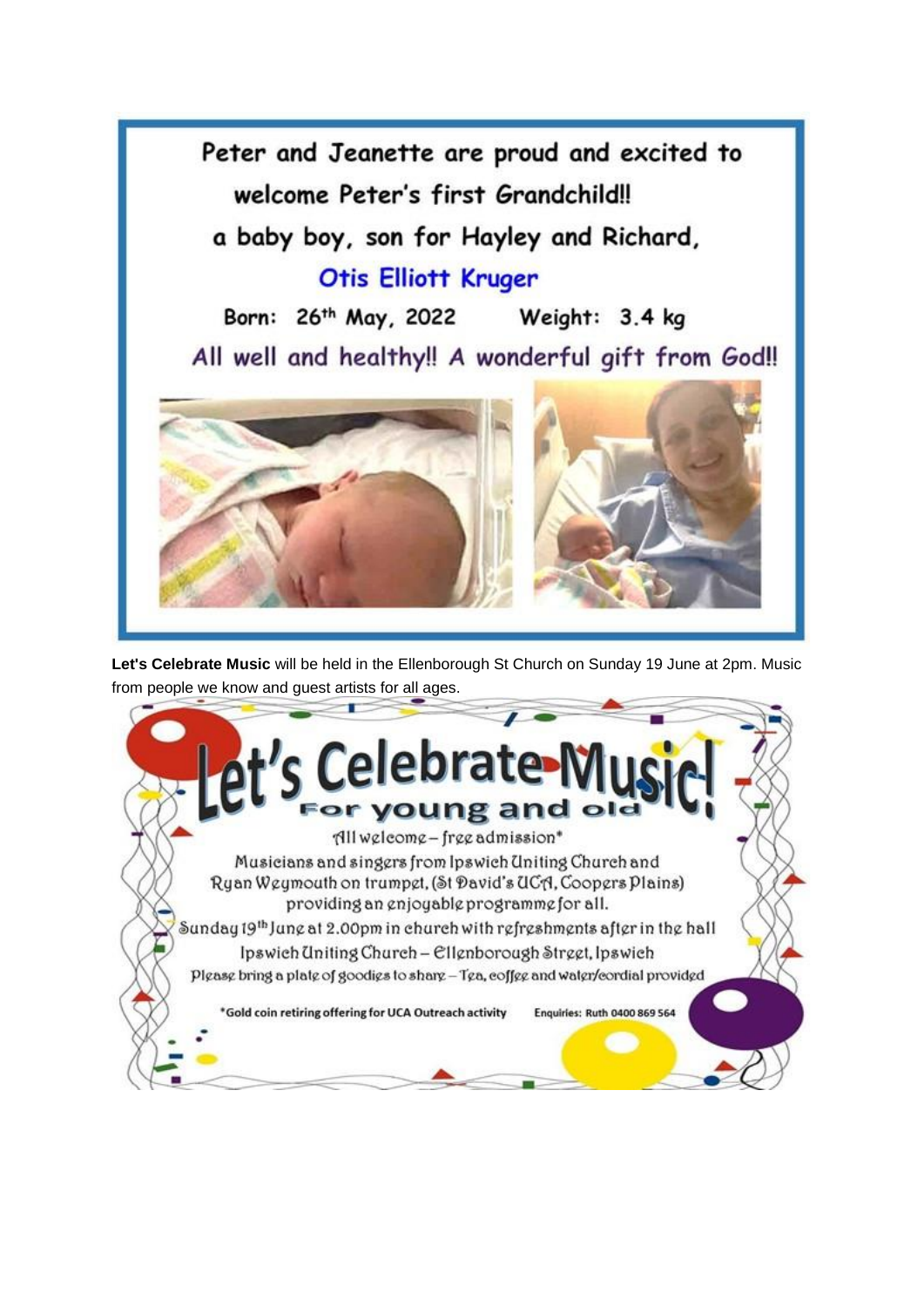**Music Resources Workshop** the location has been changed to Ellenborough St church - RSVP: To Peter Arnett.



**The next Combined Women's Fellowship** gathering will be held at Brassall on Friday 10th June, commencing at 9:30am. RSVP 3rd June to Glenda Pyle, [mandg92@gmx.com](mailto:mandg92@gmx.com) 0419 100 024 Also a planning meeting for interested ladies from each Women's Fellowship group, is on Monday the 11th July at Brassall at 9:30am. This is to discuss activities for the second half of the year.

**The next Men's Breakfast** will be at Jacaranda St at 7.30am on Saturday 11 June.

**A Fashion Parade** will be held at Ellenborough St on Saturday 23rd July at 2pm. The afternoon of fine apparel, afternoon tea and musical entertainment will be enjoyed. \$15 to outreach activities of the congregation.

#### **Future Events**

10 June Ladies Fellowship9.30am - Brassall 11 June Men's Breakfast, 7.30am - Jacaranda St 12 June Music Resources Workshop,1pm - Glebe Rd 19 June Let's Celebrate Music – Ellenborough St 9 July Men's Breakfast, 7.30am - Jacaranda St 11 July Ladies Fellowship planning morning, 9.30am - Brassall 23 July Fashion Parade - Ellenborough St 20 Aug Garage Sale – Ellenborough St 21 Aug Family Picnic – Glebe Rd 27 Aug Trivia Afternoon – Brassall 16 Oct Family Picnic – Glebe Rd 22 Oct Family Fun Day – Glebe Rd 5 Nov Craft Fair - Brassall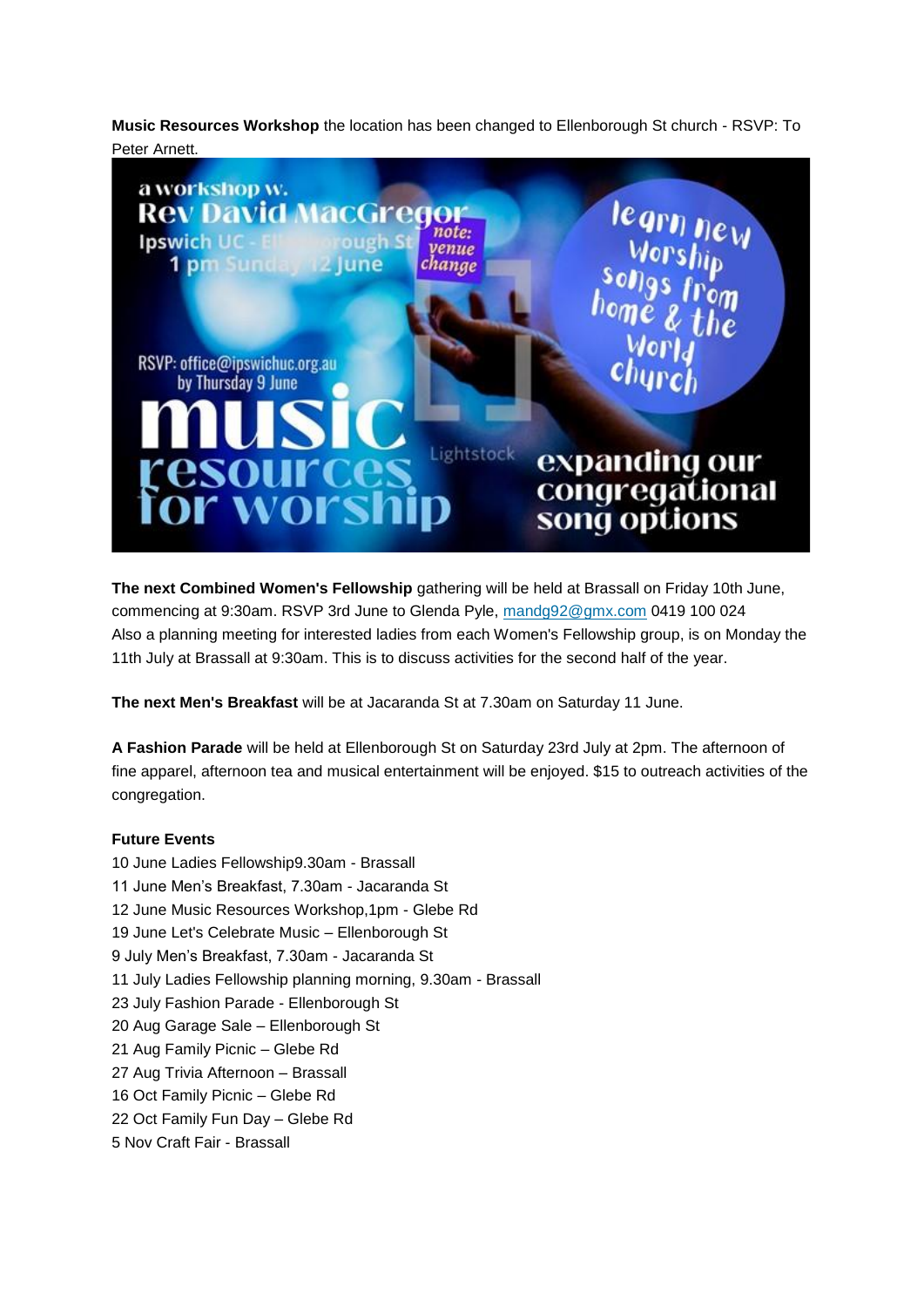# **ELLENBOROUGH ST NEWS**

#### **LECTIONARY READINGS**

**June 5** - Day of Pentecost - Acts 2:1-21 or Genesis 11:1-9, Psalm 104:24-34, 35b, Romans 8:14-17 or Acts 2:1-21, John 14:8-17, (25-27)

**June 12** - Trinity Sun - Proverbs 8:1-4, 22-31 and Psalm 8, Romans 5:1-5, John 16:12-15

**June 19** - Pent 2 - 1 Kings 19:1-4, (5-7), 8-15a and Psalm 42 and 43, Isaiah 65:1-9 and Psalm 22:19- 28, Galatians 3:23-29, Luke 8:26-39

**June 26** - Pent 3 - 2 Kings 2:1-2, 6-14 and Psalm 77:1-2, 11-20, 1 Kings 19:15-16, 19-21 and Psalm 16, Galatians 5:1, 13-25, Luke 9:51-62,

| <b>Date</b> | <b>Minister</b> | <b>Bible Reader</b> | <b>Stewards</b>    | <b>Musician</b> | <b>Singer</b> |
|-------------|-----------------|---------------------|--------------------|-----------------|---------------|
| 5-Jun       | <b>Rev Ross</b> | Ruth                | Sandy & Lorraine   | Peter C         | Lorelle       |
| Projector   | <b>Audio</b>    | <b>Streaming</b>    | <b>Morning Tea</b> | <b>MT Table</b> | Counting      |
| Anne        | Rob             | John H              | Julie & Karen      | John H          | John W        |

#### **CHURCH ROSTER**

| <b>Date</b> | <b>Minister</b> | <b>Bible Reader</b> | <b>Stewards</b>    | <b>Musician</b> | <b>Singer</b> |
|-------------|-----------------|---------------------|--------------------|-----------------|---------------|
| 12-Jun      | <b>Rev Ross</b> | Helen               | Del & Helen        | Liz             | Chris         |
| Projector   | <b>Audio</b>    | <b>Streaming</b>    | <b>Morning Tea</b> | <b>MT Table</b> | Counting      |
| John H      | Peter H         | Karen               | Rhonnie & Chris    | Rod McA         | Peter H       |

**With love to the World** is available in the foyer.

### **Date claimers.**

**Worship** 9am every Sunday **Adult Leisure group** every Monday 9am. **UnitingKids** every Friday 9.30am **OP Shop** Tuesdays and Thursdays 9.30am. **Huddles** - Please see your leader.

# **JACARANDA ST NEWS**

attached at foot



attached at foot.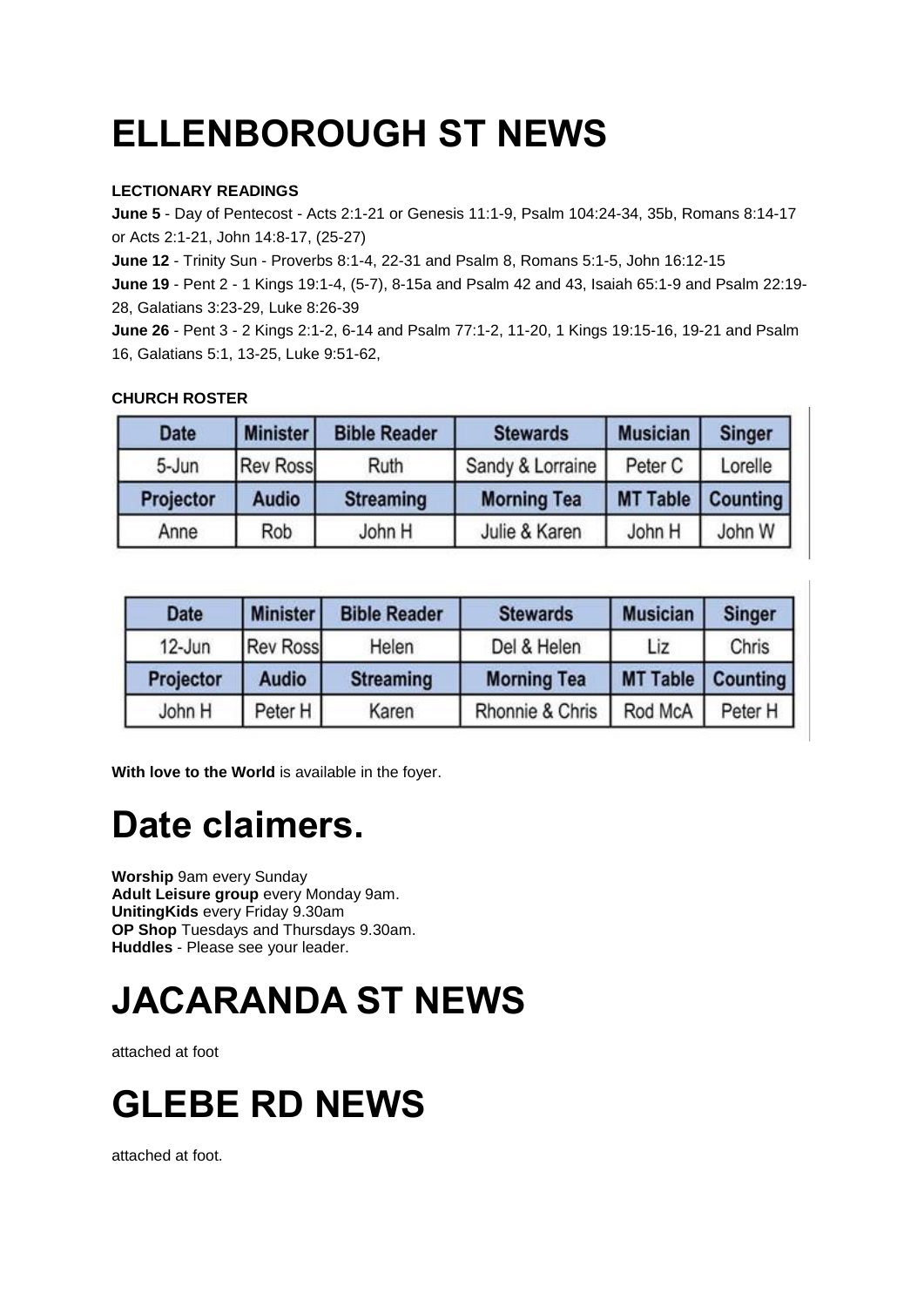## **BRASSALL NEWS**

Nothing new

## **ECUNEMICAL**

St Paul's Anglican, 124 Brisbane St, will be holding an Overseas Day on Thursday 23 June at 9.30am. Worship service, morning tea, guest speaker and light lunch. Fundraising stalls for Overseas and Northern Outreach Disaster and Climate Change Management in the Pacific and to help reestablish the food gardens, water supplies and promoting church protection.

### **DIRECT DEPOSIT GIVING**

Account name: Ipswich Uniting Church BSB: 014314 Account number: 430841926 Bank: ANZ Riverlink. **please use the descripting or reference - "?location? offering" or whatever deposit item you are making**

### **DID YOU KNOW**